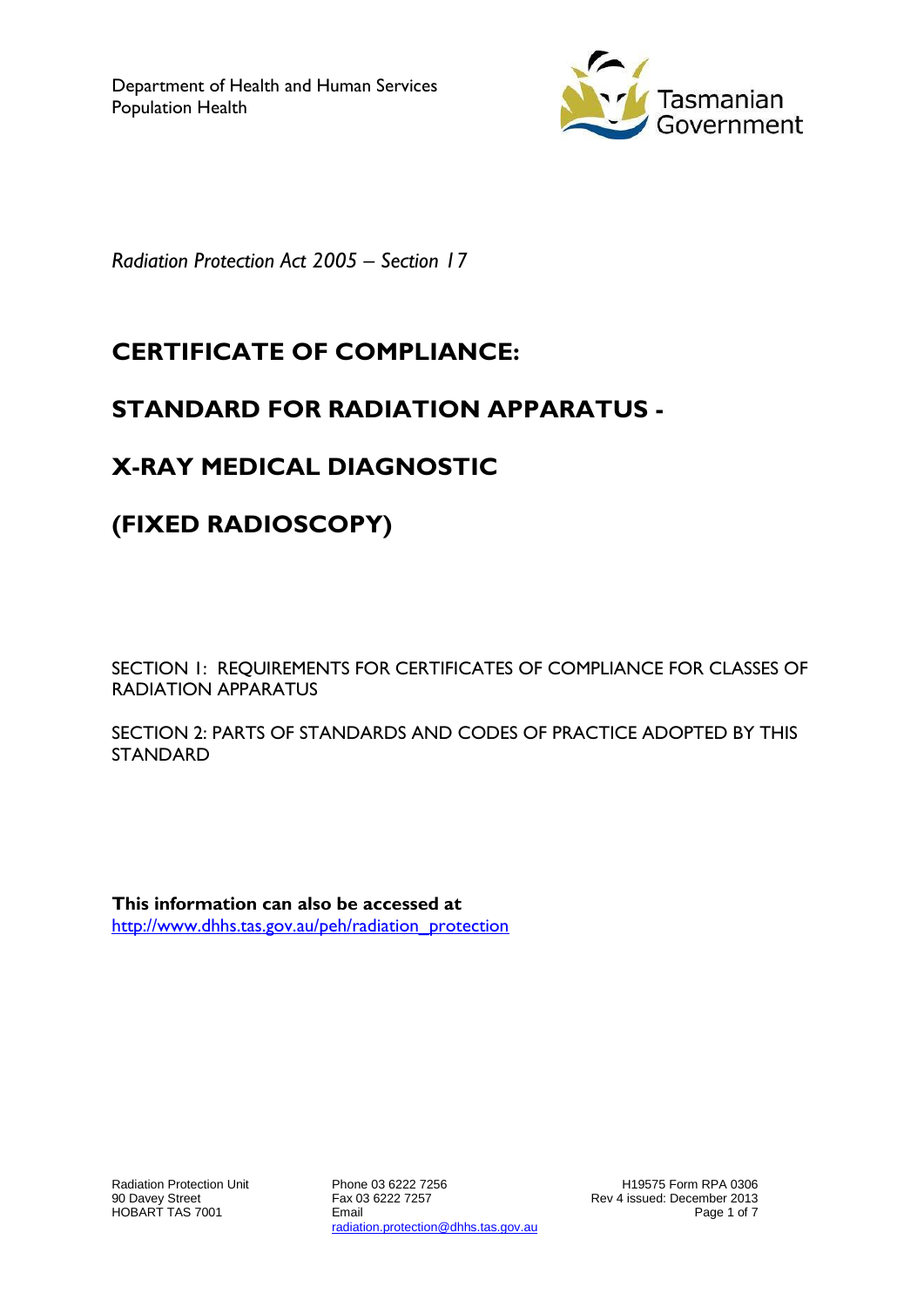#### **Section 1 –** REQUIREMENTS FOR CERTIFICATES OF COMPLIANCE FOR CLASSES OF RADIATION APPARATUS.

#### **PART – A**

**Section 2 of this Standard is to be used by an accredited person when assessing Radiation Apparatus, classified by Radiation Protection Act 2005 licences as "Xray Fixed Radioscopy", for the purpose of issuing a certificate of compliance in accordance with 17 (1) (b) of the Radiation Protection Act 2005.**

**The Radiation Apparatus must be shown to fully comply with the requirements in Section 2 of this Standard.**

**The requirements in Section 2 are taken from the following:**

| AS/NZS 3200.1.0<br>1998<br><b>IEC 60601-1</b>   | Medical electrical equipment- General requirements for safety -<br><b>Parent Standard</b>                                                                                                             |
|-------------------------------------------------|-------------------------------------------------------------------------------------------------------------------------------------------------------------------------------------------------------|
| <b>AS/NZS</b><br>3200.1.3:1996<br>IEC 60601-1-3 | Approval and test specification - Medical electrical equipment -<br>General requirements for safety - Collateral Standard:<br>Requirements for radiation protection in diagnostic X-ray<br>equipment. |
| <b>AS/NZS</b><br>3200.2.7:1999<br>IEC 60601-2-7 | Approval and test specification - Medical electrical equipment Part<br>2.7: Particular requirements for safety-High -voltage generators of<br>diagnostic X-ray generators                             |
| <b>RAR</b>                                      | Regulatory Authority Requirements - Department of Health and<br><b>Human Services</b>                                                                                                                 |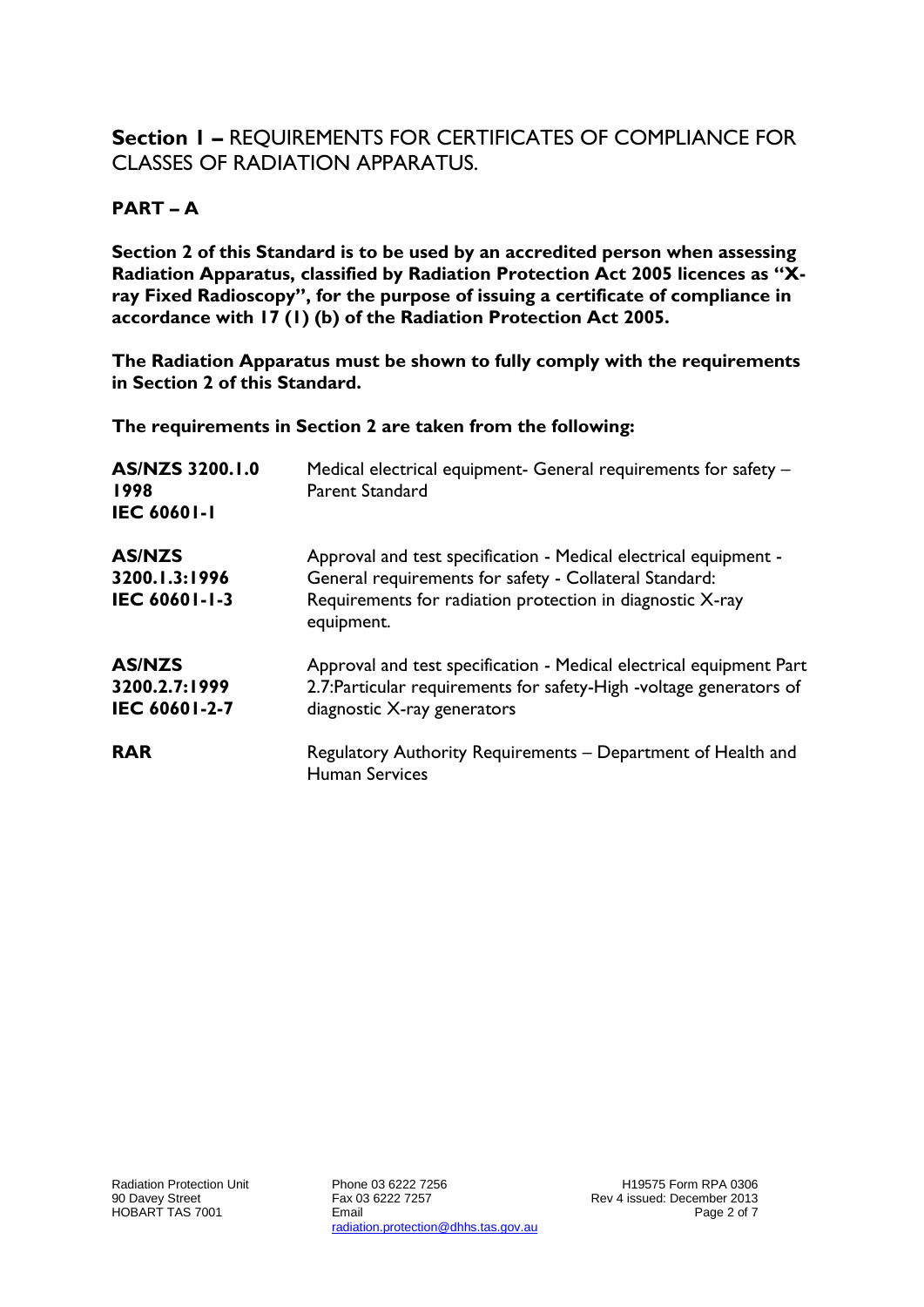#### **PART – B**

**The Standards listed in this part are to be used by a person or company licensed to manufacture or sell such Radiation Apparatus, classified by Radiation Protection Act 2005 licences as "X-ray Fixed Radioscopy", for the purpose of issuing a certificate of compliance in accordance with 17 (1) (b) of the Radiation Protection Act 2005\* .**

| AS/NZS 3200.1.0<br>1998<br><b>IEC 60601-1</b>     | Medical electrical equipment- General requirements for safety -<br><b>Parent Standard</b>                                                                                   |
|---------------------------------------------------|-----------------------------------------------------------------------------------------------------------------------------------------------------------------------------|
| <b>AS/NZS</b>                                     | Approval and test specification - Medical electrical equipment -                                                                                                            |
| 3200.1.3:1996                                     | General requirements for safety - Collateral Standard:                                                                                                                      |
| IEC 60601-1-3                                     | Requirements for radiation protection in diagnostic X-ray<br>equipment.                                                                                                     |
| <b>AS/NZS</b>                                     | Approval and test specification - Medical electrical equipment Part                                                                                                         |
| 3200.2.7:1999                                     | 2.7: Particular requirements for safety-High -voltage generators of                                                                                                         |
| IEC 60601-2-7                                     | diagnostic X-ray generators                                                                                                                                                 |
| <b>AS/NZS</b><br>3200.2.28:1994<br>IEC 60601-2-28 | Approval and test specification- Medical electrical equipment Part<br>2.28: Particular requirements for safety-X-ray source assemblies<br>for medical diagnosis generators. |

1

Phone 03 6222 7256 Fax 03 6222 7257 Email radiation.protection@dhhs.tas.gov.au

H19575 Form RPA 0306 Rev 4 issued: December 2013 Page 3 of 7

<sup>\*</sup> In many cases radiation apparatus will bear the **"CE"** mark, and comply with the requirements of **MDD 93/42/EEC.** As part of the process of obtaining a CE mark the manufacturer makes an application to a "Certifying Body" to have the equipment assessed. Annex III of the MDD directive states that in making an application for **"EC type examination"** the manufacturer would, in their application, state the "Standards" that they wished to be tested against (article 5).

In order for licensed manufacturers or sellers to issue a certificate of compliance under the Radiation Protection Act 2005, they need only demonstrate that they hold, or have access to, the "*EC Declaration of Conformity"* documents which show that the "make and model" of apparatus they are supplying complies with the Standards listed in Part B above.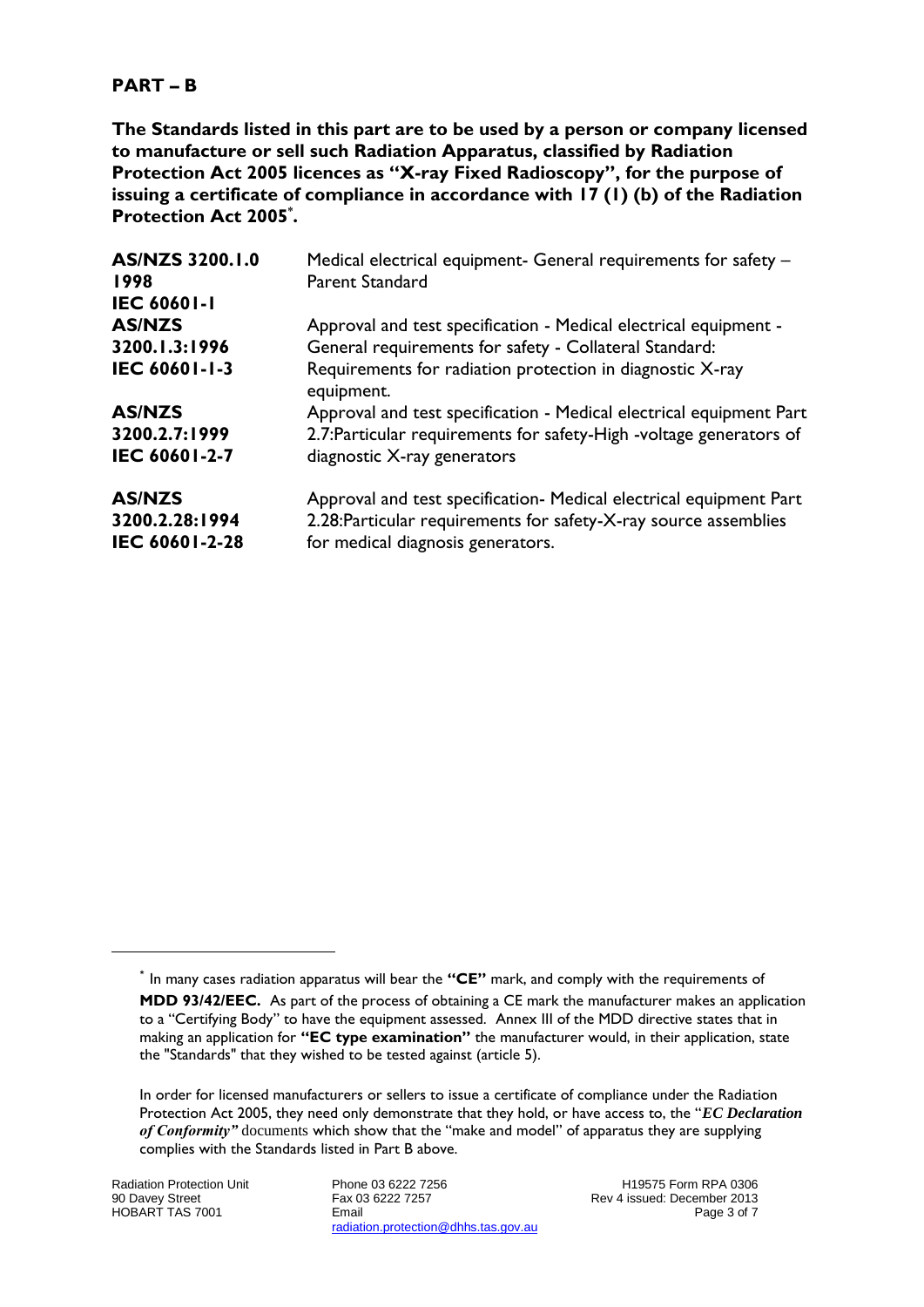### **Section 2 –** PARTS OF STANDARDS AND CODES OF PRACTICE ADOPTED BY THIS STANDARD.

| <b>ITEM</b>                              | <b>Requirements</b>                                                                                                                                                                                                                                                                                                                                                                                                                                                                                                                                                                               |  |
|------------------------------------------|---------------------------------------------------------------------------------------------------------------------------------------------------------------------------------------------------------------------------------------------------------------------------------------------------------------------------------------------------------------------------------------------------------------------------------------------------------------------------------------------------------------------------------------------------------------------------------------------------|--|
| indicators                               |                                                                                                                                                                                                                                                                                                                                                                                                                                                                                                                                                                                                   |  |
| mains                                    | AS/NZS 3200.1.0 1998 6.3 a)<br>A mains indicator shall be clearly identified. "ON" and "OFF" positions shall<br>be marked according to the symbols in Appendix D, or indicated by a<br>suitable indicator light or other unambiguous means.                                                                                                                                                                                                                                                                                                                                                       |  |
|                                          | Note: AS/NZS 3200.1.0:1998 56.8 provides for situations when<br>indicators are not necessarily required.<br>Unless indication is otherwise apparent to the operator from the normal<br>operating position, indicator lights shall be provided to indicate the<br>equipment is energised. Dot matrix and other alphanumeric displays are not<br>considered to be indicator lights.<br>Note: Red shall be used exclusively to indicate that operation must not be<br>started or immediate action is required to terminate a hazardous state of<br>operation.<br>AS/NZS 3200.1:1998 Paragraph 6.7 a) |  |
| ready to exposure                        | AS/NZS 3200.2.7:1999 6.7 a)<br>AS/NZS 3200.2.7:1999 29.1.102 a)<br>Visible indication shall be provided on the CONTROL PANEL indicating the<br>state when one further actuation of a control from that CONTROL PANEL<br>will initiate the LOADING of THE X-RAY TUBE in INTERMITTENT MODE.<br>If this state is indicated in INTERMITTENT MODE by means of a single<br>function indicator light, the colour green shall be used; see 6.7 a).                                                                                                                                                        |  |
| energised X-ray tube                     | AS/NZS 3200.2.7:1999 6.7 a)<br>The colour yellow shall be used at the control panel to indicate the loading<br>state (exposure).                                                                                                                                                                                                                                                                                                                                                                                                                                                                  |  |
| audible signal radiographic mode<br>only | AS/NZS 3200.2.7:1999 29.1.102 b)<br>A signalling device audible at the location from which the equipment is<br>operated shall indicate the termination of the exposure.                                                                                                                                                                                                                                                                                                                                                                                                                           |  |
| remote indication                        | AS/NZS 3200.2.7:1999 29.1.102 b)<br>means shall be provided for connections to be made so that exposure can be<br>indicated remotely from the control panel.                                                                                                                                                                                                                                                                                                                                                                                                                                      |  |
| Labels and markings: filtration          | AS/NZS 3200.1.3:1996 29.201.6                                                                                                                                                                                                                                                                                                                                                                                                                                                                                                                                                                     |  |
| Protection against mechanical<br>hazards |                                                                                                                                                                                                                                                                                                                                                                                                                                                                                                                                                                                                   |  |
| moves easily                             | The tube housing should be easy to move and position by an operator.                                                                                                                                                                                                                                                                                                                                                                                                                                                                                                                              |  |

Phone 03 6222 7256 Fax 03 6222 7257 Email radiation.protection@dhhs.tas.gov.au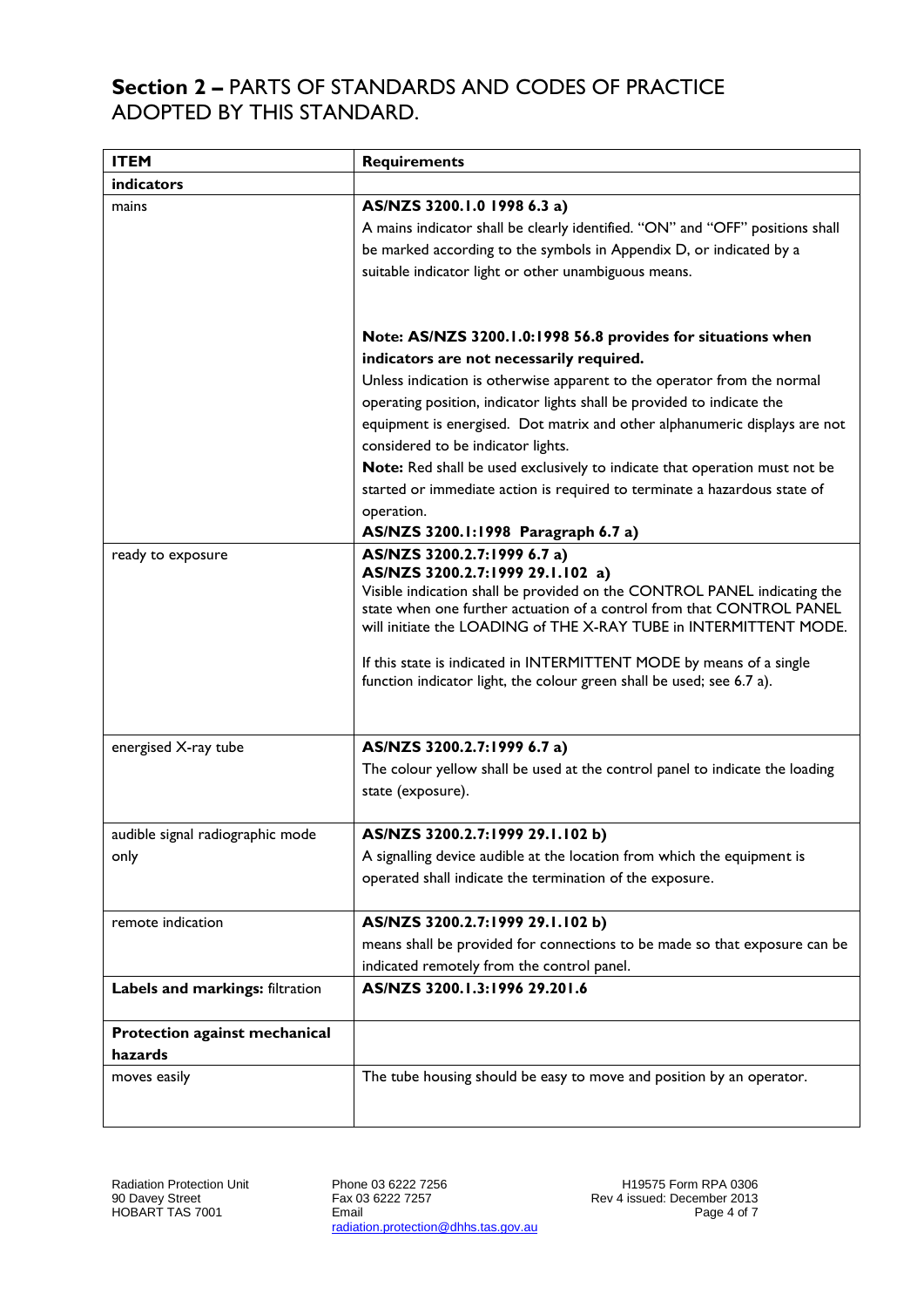| stays where positioned           | <b>RAR</b><br>Once positioned, the tube housing should not move prior to or during                                                                |  |  |
|----------------------------------|---------------------------------------------------------------------------------------------------------------------------------------------------|--|--|
|                                  | exposures.                                                                                                                                        |  |  |
|                                  | "C-arm tomography" equipment is exempt from this requirement                                                                                      |  |  |
| <b>Exposure distances</b>        | AS/NZS 3200.1.3:1996 29.205.1                                                                                                                     |  |  |
| focus-skin distance (FSD)        | A means shall be provided to prevent the use during radioscopic irradiation                                                                       |  |  |
|                                  | of focal spot to skin distances less than 200 mm during surgery, 400 mm if                                                                        |  |  |
|                                  | the X-ray equipment has a patient support permanently between the X-ray<br>tube and the patient or 300 mm for other applications.                 |  |  |
|                                  |                                                                                                                                                   |  |  |
| X-ray field                      |                                                                                                                                                   |  |  |
| collimator mandatory             | AS/NZS3200.1.3:1996 29.202.1                                                                                                                      |  |  |
|                                  | No X-ray tube shall be utilized unless mounted in an X-ray tube housing to                                                                        |  |  |
|                                  | which a beam limiting device has been fitted.                                                                                                     |  |  |
| minimum field size               | AS/NZS 3200.1.3:1996 29.202.2                                                                                                                     |  |  |
|                                  | An X-RAY TUBE ASSEMBLY shall not have a RADIATION APERTURE                                                                                        |  |  |
|                                  | larger than is needed to provide the largest X-RAY BEAM required for its<br>specified applications. If necessary, the RADIATION APERTURE shall be |  |  |
|                                  | restricted to the appropriate size by means of a fixed-size DIAPHRAGM,                                                                            |  |  |
|                                  | fitted as close as practicable to the FOCAL SPOT.                                                                                                 |  |  |
| type of adjustment               | AS/NZS 3200.1.3:1996 29.202.4 a)                                                                                                                  |  |  |
|                                  | The beam limiting device shall enable the extent of the X-ray beam to be                                                                          |  |  |
|                                  | adjusted within the range of normal use, by manual or automatic means, and                                                                        |  |  |
|                                  | having the following characteristics:                                                                                                             |  |  |
|                                  | A minimum selectable size of the X-ray field not exceeding 5 cm in length<br>and width at a distance of 1 m.                                      |  |  |
|                                  |                                                                                                                                                   |  |  |
|                                  |                                                                                                                                                   |  |  |
| automatic adjustment             | AS/NZS 3200.1.3:1996 29.202.4 c)                                                                                                                  |  |  |
|                                  | If the adjustment is automatic the operator must be able to reduce the size                                                                       |  |  |
|                                  | manually but not increase it beyond the automatically selected size.                                                                              |  |  |
|                                  |                                                                                                                                                   |  |  |
| correspondence between X-ray and | AS/NZS 3200.1.3:1996 29.203.4                                                                                                                     |  |  |
| image receptor                   | for radiography with equipment specified for indirect radioscopy during                                                                           |  |  |
|                                  | surgery at a fixed focal spot to image receptor distance, the X-ray field shall                                                                   |  |  |
|                                  | not exceed the dimensions of the image receptor.                                                                                                  |  |  |
|                                  |                                                                                                                                                   |  |  |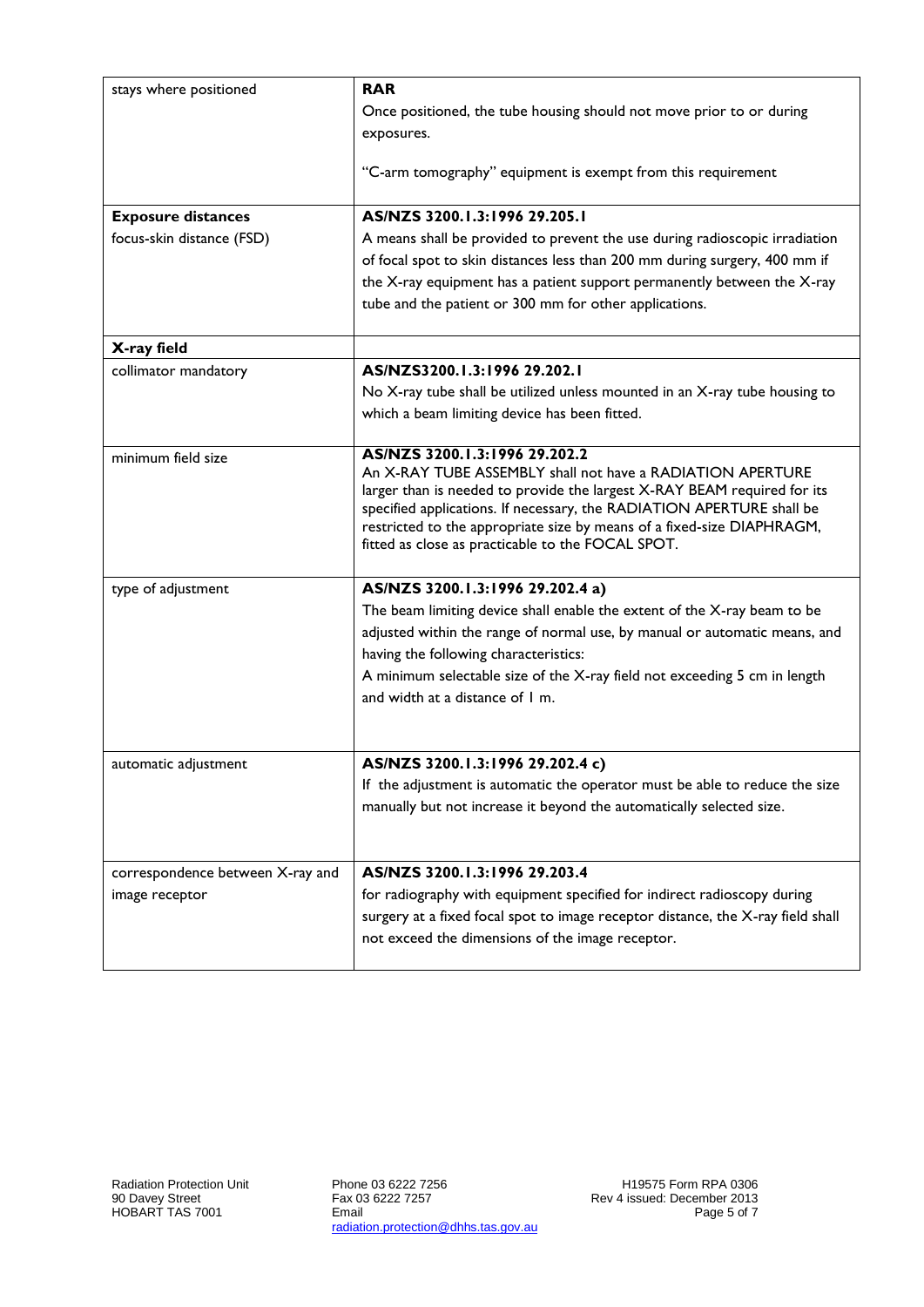| <b>Exposure controls</b>           |                                                                                                |
|------------------------------------|------------------------------------------------------------------------------------------------|
| timer                              | <b>RAR</b>                                                                                     |
|                                    | Only electronic timer.                                                                         |
|                                    |                                                                                                |
| safety against excessive radiation | AS/NZS 3200.2.7:1999 29.1.104                                                                  |
|                                    | when the duration of irradiation is determined by the operator a means shall                   |
|                                    | be provided to terminate irradiation automatically when a predetermined                        |
|                                    | integrated loading time, not exceeding 10 min, has elapsed. After the                          |
|                                    | integrated time has reached a time not exceeding 5 min and at least 30 s                       |
|                                    | before automatic termination a continuous audible signal shall be given to                     |
|                                    | enable resetting of the integrating device.                                                    |
|                                    |                                                                                                |
| <b>Exposure factors</b>            |                                                                                                |
| high voltage indication            | AS/NZS 3200.2.7:1999 50.101.1 c)                                                               |
|                                    | Values of the X-ray tube voltage shall be indicated in kV.                                     |
|                                    |                                                                                                |
| tube current indication            | AS/NZS 3200.2.7:1999 50.101.1 c)                                                               |
|                                    | Values of the X-ray tube current shall be indicated in milliamps.                              |
|                                    |                                                                                                |
| <b>Shortened Indication</b>        | AS/NZS 3200.2.7:1999 50.101.2 a) b)                                                            |
|                                    | For HIGH-VOLTAGE GENERATORS operating with one or more fixed                                   |
|                                    | combinations of LOADING FACTORS the indication on the CONTROL                                  |
|                                    | PANEL may be confined to the value of only one of the significant LOADING                      |
|                                    | FACTORS for each combination, for example the value of X-RAY TUBE                              |
|                                    | <b>VOLTAGE.</b>                                                                                |
|                                    |                                                                                                |
|                                    | b) For HIGH-VOLTAGE GENERATORS operating with fixed combinations                               |
|                                    | of semi-permanently preselectable LOADING FACTORS, the indication on                           |
|                                    |                                                                                                |
|                                    | the CONTROL PANEL may be confined to a clear reference to the identity<br>of each combination. |
| <b>Exposure switch</b>             |                                                                                                |
|                                    | AS/NZS 3200.2.7:1999 29.1.103 b)                                                               |
| constant pressure required         |                                                                                                |
|                                    | Each exposure shall be initiated and maintained by means of a control                          |
|                                    | requiring continuous actuation by the operator.                                                |
|                                    |                                                                                                |
| no repeat exposure without release | AS/NZS 3200.2.7:1999 29.1.103 c)                                                               |
|                                    | It shall not be possible to initiate another exposure without releasing the                    |
|                                    | switch.                                                                                        |
|                                    |                                                                                                |
|                                    |                                                                                                |
| dead man type                      | AS/NZS 3200.2.7:1999 29.1.103 d)                                                               |
|                                    | The exposure shall be able to be interrupted at any time.                                      |
|                                    |                                                                                                |
|                                    |                                                                                                |
| security of switch                 | AS/NZS 3200.2.7:1999 29.1.103 e)                                                               |
|                                    | Any exposure control shall be safeguarded against unintended actuation.                        |
|                                    |                                                                                                |
|                                    |                                                                                                |
|                                    |                                                                                                |

Radiation Protection Unit 90 Davey Street HOBART TAS 7001

Phone 03 6222 7256 Fax 03 6222 7257 Email radiation.protection@dhhs.tas.gov.au

H19575 Form RPA 0306 Rev 4 issued: December 2013 Page 6 of 7